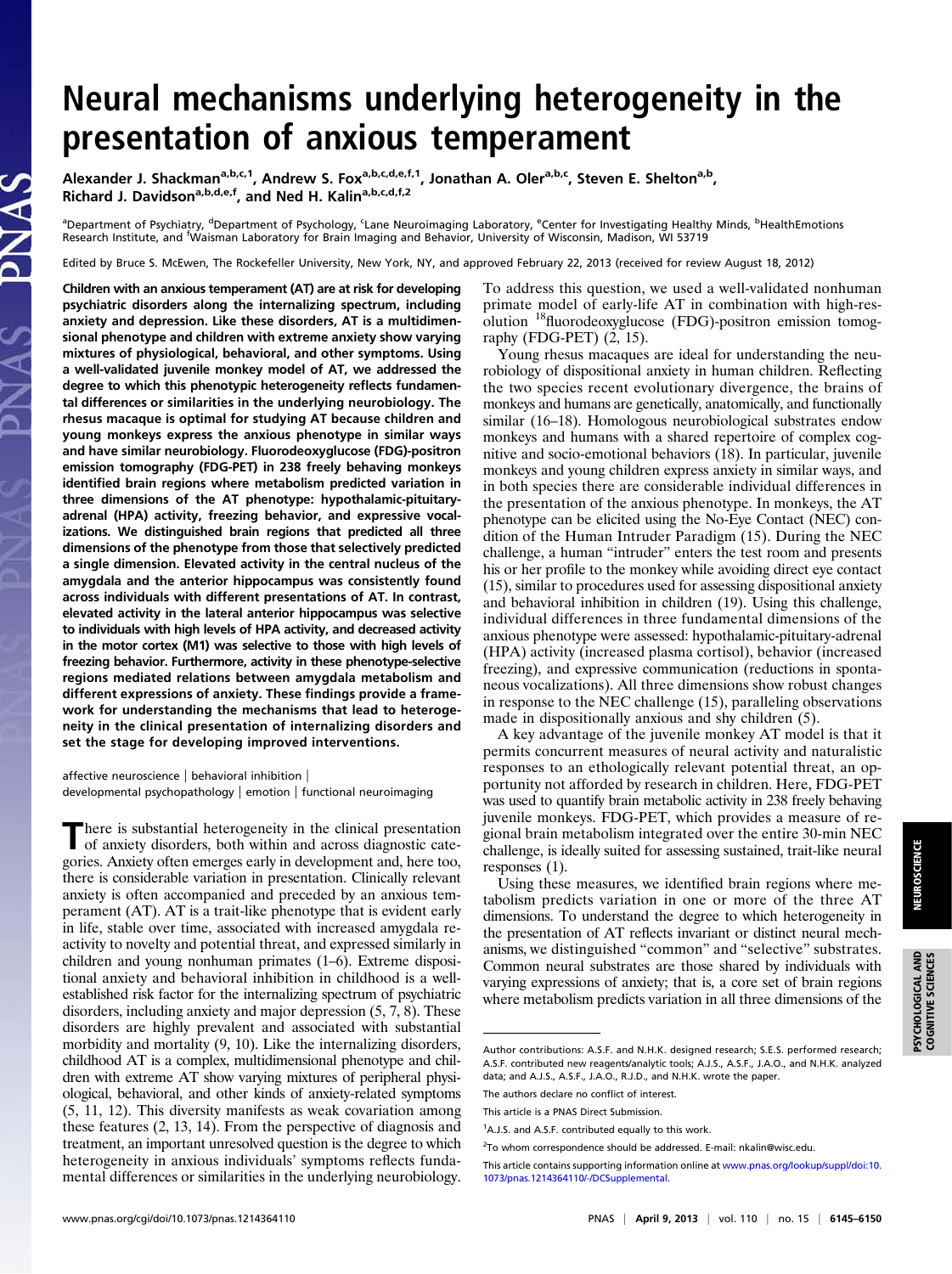

Fig. 1. Heterogeneity and continuity in the presentation of AT. Pairwise partial correlations revealed that cortisol was largely independent of freezing and vocal reductions (A and B). Freezing and vocal reductions were correlated but far from redundant (C). All three dimensions were continuously distributed, suggesting that AT represents a multidimensional spectrum of phenotypes, rather than a mixture of distinct subgroups. Axis labels indicate the minimum, maximum, and interquartile range.

AT phenotype (HPA activity, freezing behavior, and expressive communication). Based on imaging and lesion studies in monkeys and humans (4, 6, 20–22), we hypothesized that the central nucleus of the amygdala (Ce) would be among the regions identified as shared substrates. Selective neural substrates are those specifically engaged by individuals with high levels of a particular dimension; that is, regions where metabolism predicts variation in only one of the AT dimensions. Mechanistic studies in rodents suggest that the Ce can orchestrate a broad spectrum of responses to threat via projections to response-specific targets (23, 24). Therefore, we further hypothesized that the association between common substrates (e.g., Ce metabolism) and particular dimensions of the anxious phenotype would be mediated by the appropriate phenotype-selective substrate. Distinguishing common from selective substrates, and clarifying the nature of their relationships

with one another, is important for understanding how phenotypic variation in AT early in development gives rise to heterogeneity in the clinical presentation of internalizing disorders later in life, for facilitating the development of improved therapeutic interventions, and for understanding emotional traits.

## Results

Heterogeneity and Continuity in the Presentation of the AT Phenotype. Like other emotional traits, individual differences in the profile of anxiety-related symptoms manifests as weak covariation among anxiety-related measures (2, 13, 14). Consistent with this, in the present sample a series of robust regressions revealed that variation in cortisol was largely independent of freezing and vocal reductions,  $R^2 < 0.02$ ,  $P > 0.06$ . As shown in Fig. 1, some individuals are characterized by extreme HPA activity and little freezing and vocal reductions, some show the opposite presentation, and yet others show intermediate presentations. Regression analyses also showed that, although individuals who froze more emitted fewer vocalizations, the two measures were far from redundant,  $R^2 = 0.23$ ,  $P < 0.001$ . These results underscore the substantial heterogeneity in the presentation of AT. Furthermore, all three dimensions of the anxious phenotype were reliable *([SI Methods](http://www.pnas.org/lookup/suppl/doi:10.1073/pnas.1214364110/-/DCSupplemental/pnas.201214364SI.pdf?targetid=nameddest=STXT))* and continuously distributed (Fig. 1). This continuity suggests that AT, like the internalizing disorders (11, 12), represents a spectrum of closely related phenotypes rather than a mixture of categorically distinct subgroups.

Heterogeneity in the Phenotypic Presentation of AT Reflects both Common and Selective Substrates. Because HPA activity, freezing behavior, and vocal reductions are continuously distributed (Fig. 1), we adopted a dimensional approach to identifying the neural circuitry underlying different expressions of anxiety. Specifically, we performed a series of voxelwise partial correlations between metabolism and each AT dimension while accounting for variation in the other two (using robust regression techniques; see [SI Methods](http://www.pnas.org/lookup/suppl/doi:10.1073/pnas.1214364110/-/DCSupplemental/pnas.201214364SI.pdf?targetid=nameddest=STXT)). This process revealed a number of regions where metabolism predicted the unique variance in one or more dimensions of the phenotype, including the orbitofrontal cortex (OFC; areas 13 and 47), anterior insula (AI), primary motor cortex (M1), amygdala, hippocampus, and periaqueductal gray (PAG) (Fig. 2 and [Tables S1](http://www.pnas.org/lookup/suppl/doi:10.1073/pnas.1214364110/-/DCSupplemental/pnas.201214364SI.pdf?targetid=nameddest=ST1)–[S3](http://www.pnas.org/lookup/suppl/doi:10.1073/pnas.1214364110/-/DCSupplemental/pnas.201214364SI.pdf?targetid=nameddest=ST3)).

To distinguish common neural substrates, those shared by individuals with different expressions of the anxious phenotype, we used a three-way conjunction (i.e., logical AND) of the thresholded partial correlation maps shown in Fig. 2 to identify regions where metabolism predicted variation in HPA activity, freezing



Fig. 2. Brain regions where metabolic activity significantly predicted one AT dimension independent of variation in the other two (FDR  $q$  < 0.05). Red circular inset shows magnified view. Coordinates indicate millimeter from the anterior commissure. aHip, anterior hippocampus; AI, anterior insula; L, left; M1, primary motor cortex (area 4); OFC, orbitofrontal cortex (architectonic areas 13 and 47); PAG, periaqueductal gray; pHip, posterior hippocampus; R, right; Th, thalamus.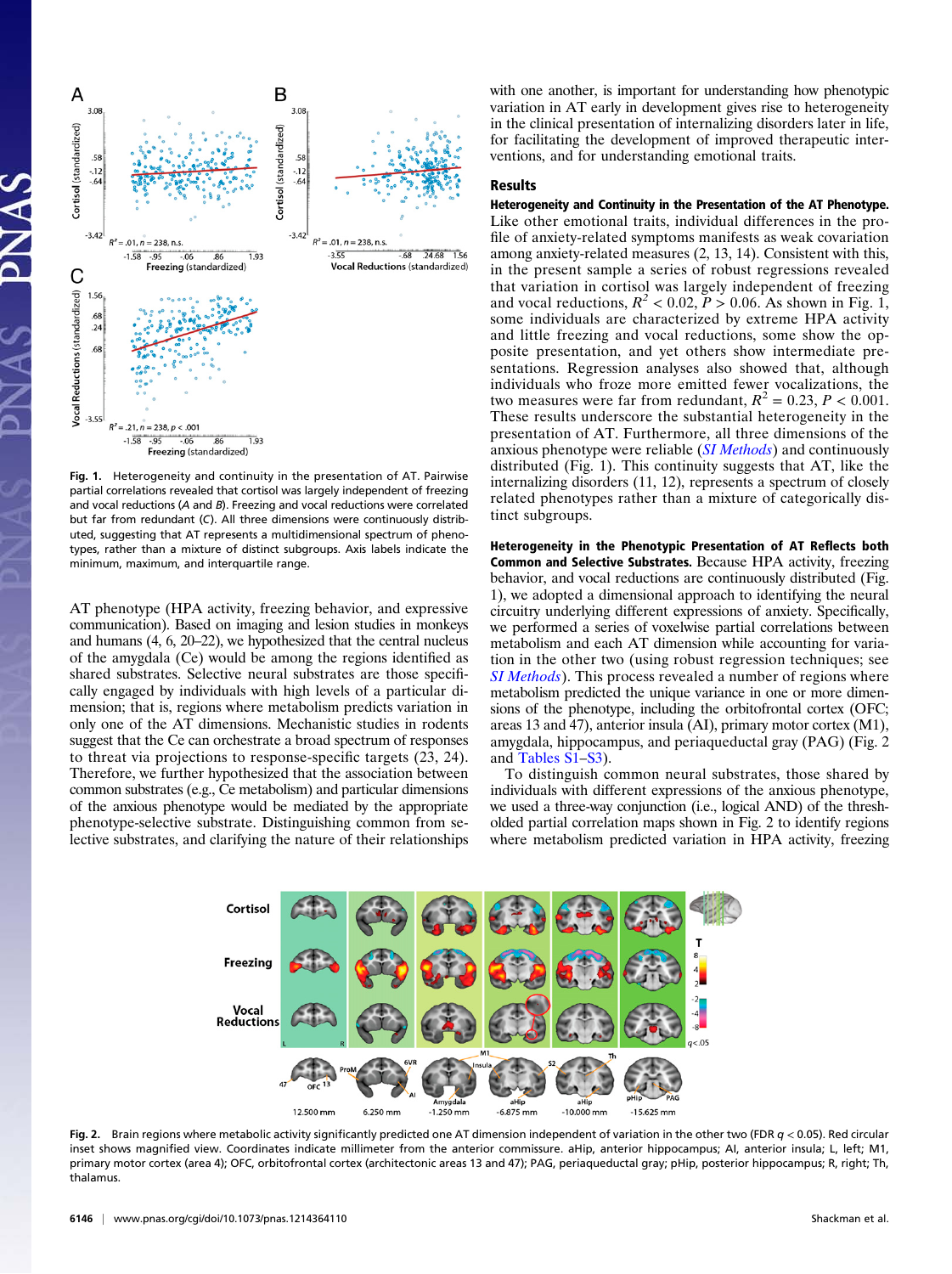behavior, and vocal reductions [false-discovery rate (FDR)  $q \lt \theta$ 0.05]. As shown in Fig. 3, this analysis revealed a cluster in the right dorsal amygdala and bilateral clusters in the hippocampi ([Table S4](http://www.pnas.org/lookup/suppl/doi:10.1073/pnas.1214364110/-/DCSupplemental/pnas.201214364SI.pdf?targetid=nameddest=ST4)) (hemispheric asymmetry analyses were not significant for the amygdala cluster; see *[SI Methods](http://www.pnas.org/lookup/suppl/doi:10.1073/pnas.1214364110/-/DCSupplemental/pnas.201214364SI.pdf?targetid=nameddest=STXT)*). Using a probabilistic chemoarchitectonic map ([SI Methods](http://www.pnas.org/lookup/suppl/doi:10.1073/pnas.1214364110/-/DCSupplemental/pnas.201214364SI.pdf?targetid=nameddest=STXT)), we localized the dorsal amygdala cluster to the lateral division of the central nucleus (CeL) [\(Fig. S1\)](http://www.pnas.org/lookup/suppl/doi:10.1073/pnas.1214364110/-/DCSupplemental/pnas.201214364SI.pdf?targetid=nameddest=SF1). The magnitude of the three partial correlations was similar in the amygdala and anterior hippocampus ( $P > 0.19$ ), reinforcing the idea that these regions make similar contributions to the three dimensions of the anxious phenotype. Taken together, these results demonstrate that elevated metabolism in the CeL and anterior hippocampus is a consistent feature of individuals with divergent phenotypic expressions of anxiety. This implication reflects the fact that the partial correlations estimate the unique relationship between each phenotype dimension and metabolism at a fixed level of the other two. For example, the partial correlation for cortisol indicates that individuals with high levels of HPA activity (and intermediate levels of freezing behavior and vocalizations on average) show more activity in the CeL and anterior hippocampus when compared with individuals with low levels of HPA activity (and intermediate levels of freezing behavior and vocalizations on average). For illustrative purposes, these effects are shown in [Fig. S2](http://www.pnas.org/lookup/suppl/doi:10.1073/pnas.1214364110/-/DCSupplemental/pnas.201214364SI.pdf?targetid=nameddest=SF2). [Note: The results of the conjunction analysis suggest, but do not demonstrate, that aggregating the three dimensions—cortisol, freezing, and vocalization reductions—into a composite would provide a more sensitive index of AT-related variation in metabolic activity. Confirmatory analyses demonstrated that this was indeed the case ([SI Methods](http://www.pnas.org/lookup/suppl/doi:10.1073/pnas.1214364110/-/DCSupplemental/pnas.201214364SI.pdf?targetid=nameddest=STXT)).]

To distinguish selective neural substrates, regions that are specifically engaged by individuals with high levels of a particular AT dimension, we used a two-way conjunction to identify regions where metabolism:  $(i)$  predicted one of the three AT dimensions after controlling for variation in the other two (FDR  $q \lt$  $0.05$ ) and  $(ii)$  explained more variance in that dimension compared with the other two (assessed using a voxelwise test of the difference in correlations; FDR  $q < 0.05$ ). That is, we distinguished regions where one of the three partial correlations shown in Fig. 2 was both significant and significantly stronger than



Fig. 3. Shared neural substrates: Amygdalar and hippocampal metabolism predicts all three dimensions of the AT phenotype. Figure depicts the threeway minimum conjunction (logical AND) of the significant partial correlations shown in Fig. 2. Regions shown in cyan/gold predicted the unique variance in all three dimensions of the AT phenotype. Circular insets show magnified views. For other conventions, see Fig. 2.



Fig. 4. Selective substrates: Regions where one AT dimension predicted significant variance in brain metabolism (partial correlation: FDR  $q < 0.05$ ) and explained more variance than the other two dimensions (difference in correlations: FDR  $q < 0.05$ ), identified using a two-way conjunction (logical AND). Conventions are described in Fig. 2.

the other two. This process revealed a number of regions ([Tables](http://www.pnas.org/lookup/suppl/doi:10.1073/pnas.1214364110/-/DCSupplemental/pnas.201214364SI.pdf?targetid=nameddest=ST1) [S1](http://www.pnas.org/lookup/suppl/doi:10.1073/pnas.1214364110/-/DCSupplemental/pnas.201214364SI.pdf?targetid=nameddest=ST1)–[S3](http://www.pnas.org/lookup/suppl/doi:10.1073/pnas.1214364110/-/DCSupplemental/pnas.201214364SI.pdf?targetid=nameddest=ST3)). In particular, as shown in Fig. 4, individuals characterized by high levels of HPA activity were distinguished by elevated metabolic activity in the lateral anterior hippocampus, whereas those who presented with high levels of freezing behavior showed attenuated activity in the M1, and those with low levels of vocal communication showed increased activity in the ventrolateral prefrontal cortex (vlPFC). The lateral anterior hippocampal cluster that was selective to cortisol was located several millimeters from the nearest cluster that predicted all three AT dimensions (Fig. 3 and [Table S4\)](http://www.pnas.org/lookup/suppl/doi:10.1073/pnas.1214364110/-/DCSupplemental/pnas.201214364SI.pdf?targetid=nameddest=ST4). These results clarify the neural systems underlying heterogeneity in the expression of anxiety.

We identified the CeL and anterior hippocampus as shared substrates, regions where metabolism predicts all three dimensions of the anxious phenotype. To assess whether those brain-phenotype relationships are explained by activity in phenotype-selective regions, we used a series of multivariate mediation models ([SI](http://www.pnas.org/lookup/suppl/doi:10.1073/pnas.1214364110/-/DCSupplemental/pnas.201214364SI.pdf?targetid=nameddest=STXT) [Methods](http://www.pnas.org/lookup/suppl/doi:10.1073/pnas.1214364110/-/DCSupplemental/pnas.201214364SI.pdf?targetid=nameddest=STXT)) to test whether the partial correlation between the shared substrates (Fig. 3) and a particular dimension of the AT phenotype depends on the relevant selective substrate (Fig. 4) (e.g.,  $CeL \rightarrow M1 \rightarrow$  freezing). As shown in Fig. 5 and detailed in [Table S5](http://www.pnas.org/lookup/suppl/doi:10.1073/pnas.1214364110/-/DCSupplemental/pnas.201214364SI.pdf?targetid=nameddest=ST5), this process demonstrated that relations between the shared substrates and HPA activity were mediated by activity in the cortisol-selective anterior hippocampal region,  $P < 0.005$  (uncorrected). Similarly, relations between the shared substrates and freezing behavior were mediated by activity in M1,  $P < 0.005$  (uncorrected). Significant mediation was not found for vocal reductions. To assess the specificity of the cortisol and freezing results, we recomputed the mediation models after reversing the candidate mediating regions (e.g., CeL  $\rightarrow$ lateral anterior hippocampus  $\rightarrow$  freezing). None of these control models was significant, indicating a double dissociation [\(Table](http://www.pnas.org/lookup/suppl/doi:10.1073/pnas.1214364110/-/DCSupplemental/pnas.201214364SI.pdf?targetid=nameddest=ST5) [S5\)](http://www.pnas.org/lookup/suppl/doi:10.1073/pnas.1214364110/-/DCSupplemental/pnas.201214364SI.pdf?targetid=nameddest=ST5). Specifically, metabolism in the lateral anterior hippocampus explains relations between the shared substrates and HPA activity, but not freezing behavior, whereas M1 metabolism explains relations between the shared substrates and freezing, but not HPA activity. Collectively, these results clarify how shared substrates can influence multiple dimensions of the anxious phenotype. In particular, these results indicate that relations between the core set of shared substrates, such as the CeL, and the endocrine and behavioral dimensions of the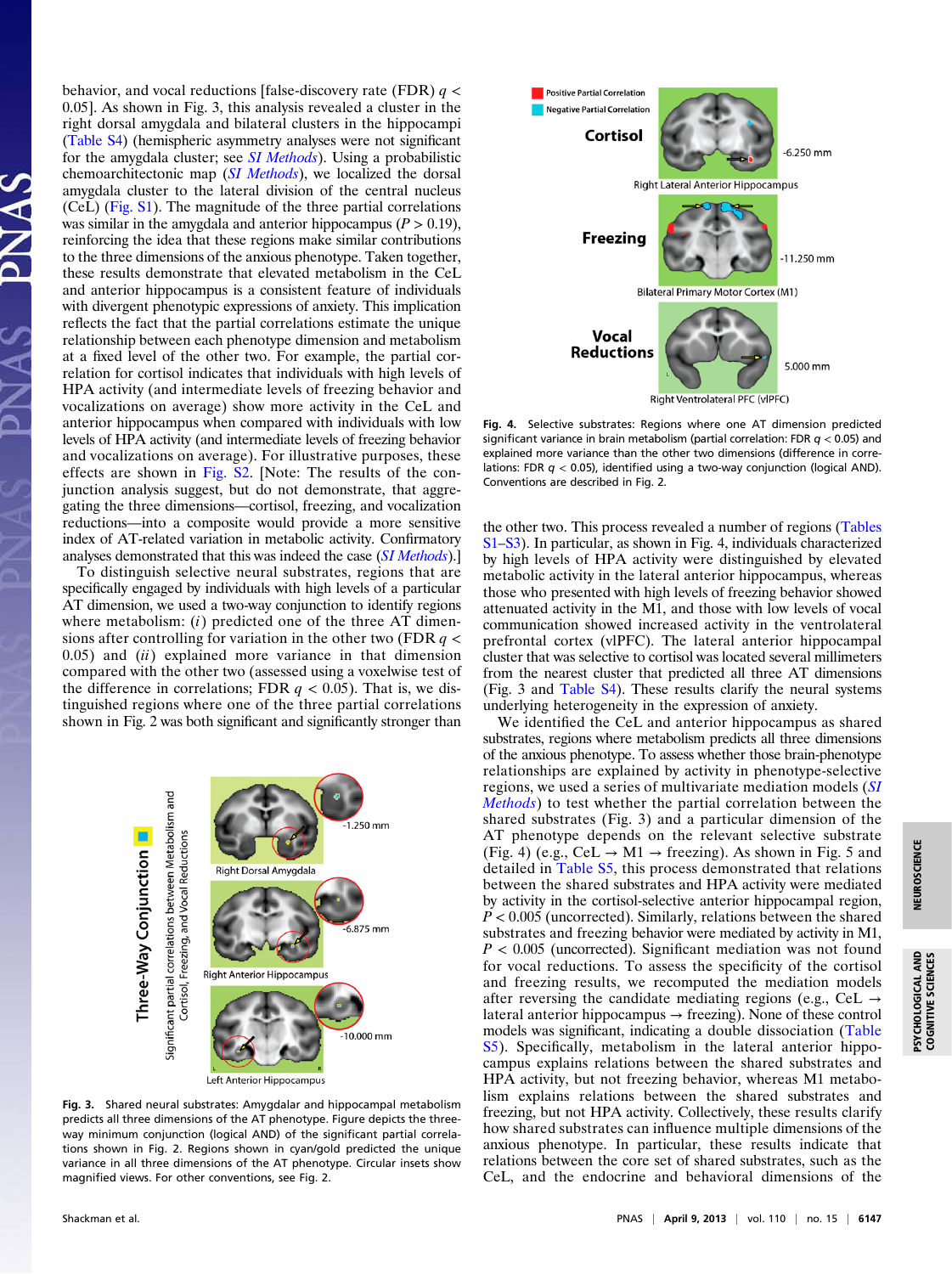

Fig. 5. Linking common and selective substrates: Brain-phenotype relations are selectively mediated. (A) Metabolism in the cortisol-selective region of lateral anterior hippocampus mediates relations between the common substrates (CeL and aHip) (Fig. 3) and HPA activity,  $P < 0.005$  (uncorrected). (B) Metabolism in the freezing-selective region of M1 mediates relations between the common substrates and freezing behavior,  $P < 0.005$  (uncorrected). The plus and minus symbols indicate the sign of the partial correlation (see [Table S5\)](http://www.pnas.org/lookup/suppl/doi:10.1073/pnas.1214364110/-/DCSupplemental/pnas.201214364SI.pdf?targetid=nameddest=ST5).

anxious phenotype strongly depend upon regions that are dimension-specific.

## **Discussion**

Like the internalizing disorders, there is marked variation in the presentation of AT during early development. Our observations provide compelling evidence that this heterogeneity reflects the joint contribution of common substrates, a core set of brain regions that are shared by individuals with different manifestations of extreme anxiety, and selective substrates, regions that are specifically associated with particular expressions. Consistent with prior work (2, 13, 14), the endocrine, behavioral, and communicative dimensions of the anxious phenotype were weakly correlated and continuously distributed, suggesting that AT represents a multidimensional spectrum of closely related phenotypes (Fig. 1). Using a dimensional analytic approach that circumvented the need to impose artificial categorical boundaries on the data, we identified a number of regions where metabolic activity predicts one or more dimensions of the AT phenotype (e.g., amygdala, hippocampus, PAG, AI, and OFC) (Fig. 2). We demonstrated that variation in each dimension of the phenotype—increased HPA activity, more freezing behavior, and fewer expressive vocalizations—was independently predicted by activity in the CeL and anterior hippocampus (Fig. 3). Elevated activity in this core set of brain regions was consistently found in individuals who displayed high levels of any of these dimensions ([Fig. S2\)](http://www.pnas.org/lookup/suppl/doi:10.1073/pnas.1214364110/-/DCSupplemental/pnas.201214364SI.pdf?targetid=nameddest=SF2). We identified a second set of regions that specifically predict particular dimensions of the anxious phenotype, including the lateral anterior hippocampus and M1, and vlPFC (Fig. 4). Activity in these phenotype-selective regions distinguished individuals with high levels of HPA activity, freezing behavior, and vocal reductions, respectively. Finally, we demonstrated that these regions selectively mediate the association between the shared substrates, such as the CeL, and the endocrine and behavioral dimensions of the AT phenotype (Fig. 5). In sum, these observations suggest that variation in the expression of dispositional anxiety

reflects the activity of a neurobiological system comprised of both shared and phenotype-selective components. As described below, these findings have mechanistic, translational, and theoretical implications.

With respect to mechanism, our results show that the CeL and anterior hippocampus are consistently engaged by individuals with divergent presentations of anxiety (Fig. 3 and [Fig. S2\)](http://www.pnas.org/lookup/suppl/doi:10.1073/pnas.1214364110/-/DCSupplemental/pnas.201214364SI.pdf?targetid=nameddest=SF2). This finding is in accord with evidence that the amygdala and anterior hippocampus show exaggerated activation to potentially threatrelevant cues in individuals with a variety of anxiety disorders or a childhood history of extreme AT (6, 21). Similarly, lesions of either region attenuate many signs of anxiety (20, 22, 23, 25). Interestingly, recent work in rodents suggests that the CeL plays a key role in gating the output of the amygdala (26, 27). In particular, the CeL is poised to modulate both acute fear and sustained anxiety via inhibitory projections to the two major output stations of the extended amygdala: the medial division of the Ce and the lateral division of the bed nucleus of the stria terminalis (26, 27).

Our results indicate that individual differences in the expression of anxiety reflect the proximal contribution of phenotype-selective regions. In particular, we observed a double dissociation: M1 mediated freezing behavior, but not cortisol, whereas the lateral anterior hippocampus showed the opposite profile. The selective role of the lateral anterior hippocampus in the endocrine dimension of dispositional anxiety is consistent with mechanistic evidence that the hippocampus regulates the HPA axis (28). This result may reflect the dense distribution of mineralocorticoid receptors in the primate hippocampus (29), which are involved in more trait-like or basal aspects of HPA activity (28). The involvement of M1 in the behavioral dimension of AT is consistent with its well-established role in voluntary action. We obtained more limited evidence that the vlPFC is selectively involved in the reduction of expressive coo vocalizations, consistent with work implicating ventral premotor areas in vocalizations and other orofacial behaviors (30).

Although noninvasive techniques, such as FDG-PET, cannot establish causation, our results are in accord with mechanistic research demonstrating that the Ce orchestrates many of the peripheral physiological, behavioral, and expressive dimensions of anxiety and that these effects are mediated by functional interactions with response-specific targets (22–24). Our results address the proximal substrates of individual differences in the presentation of anxiety. Individuals characterized by high levels of freezing, for example, are distinguished by attenuated activity in M1. However, the distal determinants of this heterogeneity remain unclear; it may reflect variation in the strength of functional connectivity between the CeL and anterior hippocampus and particular phenotype-specific regions. Another possibility is that it reflects individual differences in subpopulations of phenotype-specific neurons that are intermingled at a level beyond the resolution of conventional imaging techniques (31). Indeed, evidence for distinct subpopulations of freezing- and cardiovascular-specific neurons in the Ce has led some investigators to suggest the possibility of developing therapeutic interventions targeting disorder-specific or patient-specific differences in symptom profiles (31), consistent with earlier suggestions in the translational literature (32).

Between one-third and two-thirds of anxiety patients are treatment-resistant or refractory (33), underscoring the need to develop more efficacious interventions. The present results highlight the potential utility of broad-spectrum (i.e., multisymptom) approaches. In particular, our findings suggest that therapeutics aimed at molecular targets within the CeL and anterior hippocampus, particularly when administered early in life, could ameliorate a variety of maladaptive or excessive responses to potential threat. Over time, such responses likely promote more complex and chronic symptoms (e.g., avoidance, anticipatory worry) and neurobiological alterations (34, 35). This suggestion is reinforced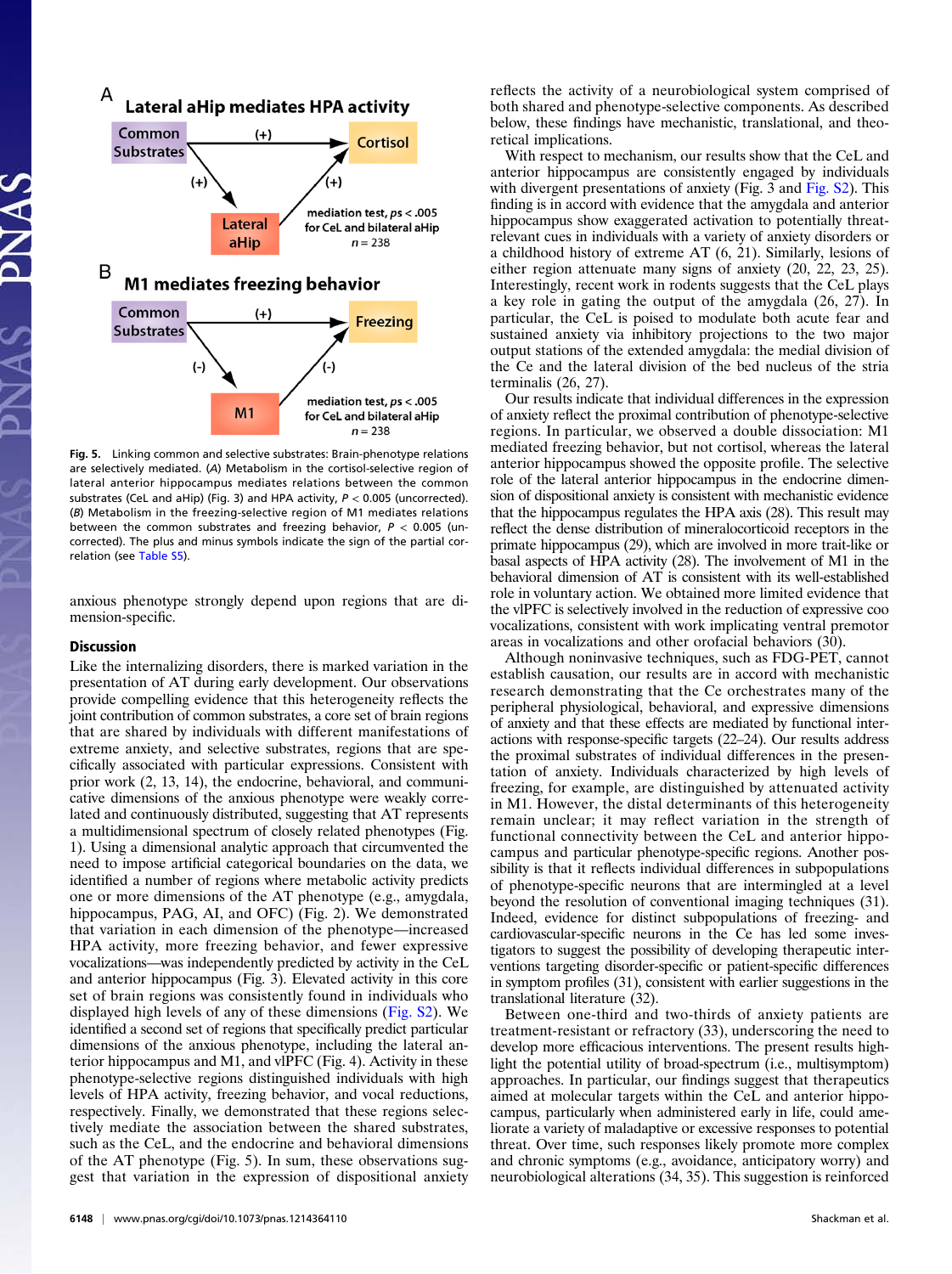by evidence that anxiety disorders with distinct presentations including posttraumatic stress disorder, social anxiety disorder, specific phobias, and generalized anxiety disorder—are all characterized by elevated amygdala reactivity to aversive or potentially threatening stimuli (21, 36). Targeting upstream regions that are poised to regulate the CeL and anterior hippocampus (37), such as the OFC, represents another approach to broad-spectrum treatment. In this regard, cognitive-behavioral therapy, which is thought to be mediated by emotion regulatory processes implemented in the prefrontal cortex (38, 39), or cognitive-behavioral therapy combined with novel pharmacological interventions that increase neuroplasticity, may be particularly effective (40). Developing more effective early-life interventions is particularly important for minimizing the cumulative social and interpersonal damage associated with extreme anxiety and behavioral inhibition during early development (5).

These data also have implications for general theories of emotion. The peripheral physiological and behavioral features that are the hallmarks of emotion have traditionally been cast as tightly synchronized (41, 42). However, faced with growing evidence of weak response coupling, theorists have speculated that no single brain region could orchestrate all of these responses—that the alterations in the face, voice, body, and mental experience characteristic of emotional states and traits reflect the activity of segregated neural circuits (14, 43). This possibility is not addressed by prior imaging studies, which have typically measured only one or two concurrent responses or composite anxiety measures. Nor has it been directly addressed by lesion studies, which lack the statistical power required to investigate phenotypic heterogeneity. Therefore, the present observation that activity in the CeL and anterior hippocampus explains independent variation in endocrine, behavioral, and communicative responses to the NEC challenge provides unique grounds for rejecting strict claims of neural segregation. More generally, this finding indicates that a lack of strong covariation among different dimensions of anxiety does not preclude the existence of a responseindependent substrate (44); individuals can vary in the strength and predominance of different anxiety dimensions, yet rely on the same core set of shared substrates.

- 1. Fox AS, et al. (2012) Central amygdala nucleus (Ce) gene expression linked to increased trait-like Ce metabolism and anxious temperament in young primates. Proc Natl Acad Sci USA 109(44):18108–18113.
- 2. Fox AS, Shelton SE, Oakes TR, Davidson RJ, Kalin NH (2008) Trait-like brain activity during adolescence predicts anxious temperament in primates. PLoS ONE 3(7):e2570.
- 3. Kalin NH, Shelton SE, Takahashi LK (1991) Defensive behaviors in infant rhesus monkeys: Ontogeny and context-dependent selective expression. Child Dev 62(5): 1175–1183.
- 4. Oler JA, et al. (2010) Amygdalar and hippocampal substrates of anxious temperament differ in their heritability. Nature 466(7308):864–868.
- 5. Fox NA, Henderson HA, Marshall PJ, Nichols KE, Ghera MM (2005) Behavioral inhibition: Linking biology and behavior within a developmental framework. Annu Rev Psychol 56:235–262.
- 6. Blackford JU, Pine DS (2012) Neural substrates of childhood anxiety disorders: A review of neuroimaging findings. Child Adolesc Psychiatr Clin N Am 21(3):501–525.
- 7. Essex MJ, Klein MH, Slattery MJ, Goldsmith HH, Kalin NH (2010) Early risk factors and developmental pathways to chronic high inhibition and social anxiety disorder in adolescence. Am J Psychiatry 167(1):40–46.
- 8. Clauss JA, Blackford JU (2012) Behavioral inhibition and risk for developing social anxiety disorder: A meta-analytic study. J Am Acad Child Adolesc Psychiatry 51(10): 1066–1075.e1.
- 9. Kessler RC, Petukhova M, Sampson NA, Zaslavsky AM, Wittchen HU (2012) Twelvemonth and lifetime prevalence and lifetime morbid risk of anxiety and mood disorders in the United States. Int J Methods Psychiatr Res 21(3):169-184.
- 10. Collins PY, et al.; Scientific Advisory Board and the Executive Committee of the Grand Challenges on Global Mental Health (2011) Grand challenges in global mental health. Nature 475(7354):27–30.
- 11. Rutter M (2011) Research review: Child psychiatric diagnosis and classification: Concepts, findings, challenges and potential. J Child Psychol Psychiatry 52(6):647–660.
- 12. Hyman SE (2010) The diagnosis of mental disorders: The problem of reification. Annu Rev Clin Psychol 6:155–179.

In summary, using a well-validated nonhuman primate model of AT and high-resolution functional imaging, the present study demonstrates that striking diversity in the presentation of anxiety reflects the distinct contributions of both shared and phenotypeselective substrates. Individuals characterized by high levels of HPA activity, high levels of freezing behavior, or low levels of expressive vocalizations all exhibit elevated metabolic activity in the CeL and anterior hippocampus. These brain-phenotype associations were dependent upon a second set of regions, including the lateral anterior hippocampus and M1, which selectively mediate particular dimensions of the anxious phenotype. Importantly, these results were obtained using a relatively large unselected sample and robust analytic procedures, increasing the likelihood of replication. More broadly, these observations provide a framework for understanding the neurobiology of early-life anxiety and other emotional traits and set the stage for mechanistic studies aimed at identifying more effective interventions for the internalizing spectrum of disorders.

## Methods

Subjects received FDG before testing. The AT phenotype was elicited by the presentation of a human intruder's profile (30-min). An observer quantified freezing behavior and expressive vocalizations. Following testing, plasma was collected and subjects were scanned. Higher FDG-PET signals indicate greater metabolism during testing. Plasma cortisol was quantitated by radioimmunoassay. MRI and PET images were processed using standard methods and normalized to a stereotactic template (0.625 mm<sup>3</sup>). Robust regressions identified regions where activity predicted the unique variance in cortisol, freezing, and vocal reductions. Analyses controlled for nuisance variation in mean-centered age, sex, and voxelwise gray matter probability. Common and phenotype-selective substrates were identified using criteria described in the text. Mediation analyses used standard analytic techniques.

ACKNOWLEDGMENTS. We thank E. Ahlers, A. Alexander, V. Balchen, R. Birn, B. Christian, A. Converse, L. Friedman, M. Jesson, E. Larson, K. Mayer, T. Oakes, P. Roseboom, N. Vack, H. Van Valkenberg, L. Williams, the staffs of the Harlow Center for Biological Psychology, HealthEmotions Research Institute, and Wisconsin National Primate Center, and two anonymous reviewers for their assistance. This work was supported by the National Institutes of Health (NIH) (Grants HD003352, HD008352, MH018931, MH046729, MH081884, MH084051, MH091550, OD011106, and RR000167), the Health-Emotions Research Institute, and Meriter Hospital.

- 13. Buss KA, Davidson RJ, Kalin NH, Goldsmith HH (2004) Context-specific freezing and associated physiological reactivity as a dysregulated fear response. Dev Psychol 40(4): 583–594.
- 14. Barrett LF, Ochsner KN, Gross JJ (2007) On the automaticity of emotion. Social Psychology and the Unconscious: The Automaticity of Higher Mental Processes, ed Bargh J (Psychology Press, NY), pp 173–217.
- 15. Kalin NH, Shelton SE (1989) Defensive behaviors in infant rhesus monkeys: Environmental cues and neurochemical regulation. Science 243(4899):1718–1721.
- 16. Freese JL, Amaral DG (2009) Neuroanatomy of the primate amygdala. The Human Amygdala, eds Whalen PJ, Phelps EA (Guilford, NY), pp 3–42.
- 17. Gibbs RA, et al.; Rhesus Macaque Genome Sequencing and Analysis Consortium (2007) Evolutionary and biomedical insights from the rhesus macaque genome. Science 316(5822):222–234.
- 18. Preuss TM (2007) Primate brain evolution in phylogenetic context. Evolution of Nervous Sytems, eds Kaas JH, Preuss TM (Elsevier, NY), Vol 4, pp 3–34.
- 19. Kagan J, Reznick JS, Snidman N (1988) Biological bases of childhood shyness. Science 240(4849):167–171.
- 20. Feinstein JS, Adolphs R, Damasio A, Tranel D (2011) The human amygdala and the induction and experience of fear. Curr Biol 21:1–5.
- 21. Etkin A, Wager TD (2007) Functional neuroimaging of anxiety: A meta-analysis of emotional processing in PTSD, social anxiety disorder, and specific phobia. Am J Psychiatry 164(10):1476–1488.
- 22. Kalin NH, Shelton SE, Davidson RJ (2004) The role of the central nucleus of the amygdala in mediating fear and anxiety in the primate. J Neurosci 24(24):5506-5515.
- 23. Rodrigues SM, LeDoux JE, Sapolsky RM (2009) The influence of stress hormones on fear circuitry. Annu Rev Neurosci 32:289–313.
- 24. LeDoux JE, Iwata J, Cicchetti P, Reis DJ (1988) Different projections of the central amygdaloid nucleus mediate autonomic and behavioral correlates of conditioned fear. J Neurosci 8(7):2517–2529.
- 25. Sierra-Mercado D, Padilla-Coreano N, Quirk GJ (2011) Dissociable roles of prelimbic and infralimbic cortices, ventral hippocampus, and basolateral amygdala in the expression and extinction of conditioned fear. Neuropsychopharmacology 36(2): 529–538.

NEUROSCIENCE

NEUROSCIENCE